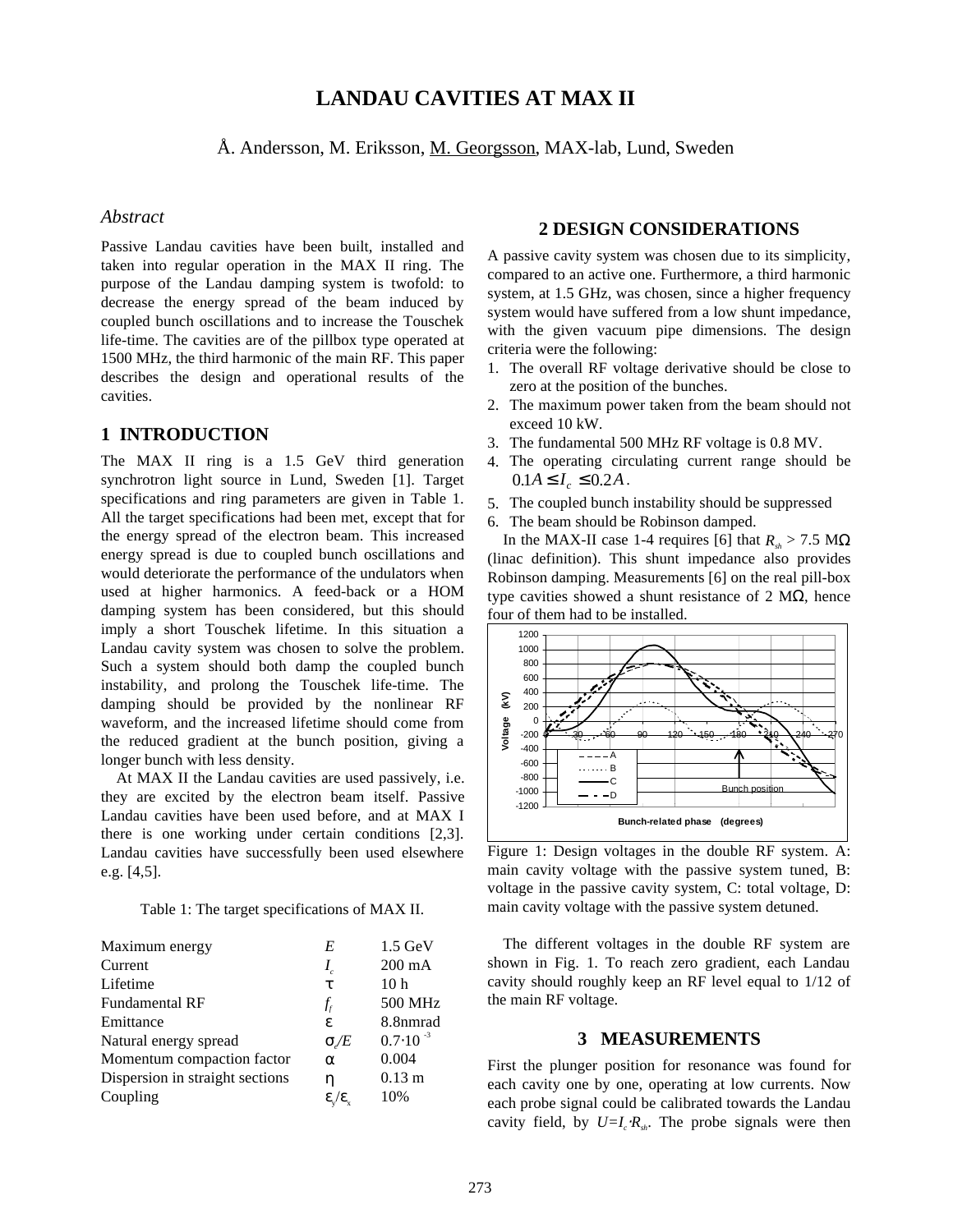used to determine the cavity fields during operation. After the calibration, all four cavities were operated in parallel.

Measurements of energy spread and bunch length were performed during a series of fillings of MAX II. A certain RF voltage level in the Landau-cavities were chosen and kept constant, by plunger tuning, during the current decay. Due to out-gassing problems in the main cavity, its fields were maximised to  $U_f$ =500 kV during the experiments. Careful measurements of the synchrotron frequency gave precise indication on the total voltage slope at the bunch position.

#### *3.1 Electron beam energy spread*

The energy spread was determined from beamsize measurements [7]. At minimum coupling, less than 1% in this case, the horizontal beam emittance is least sensitive to coupling variations. Thus, at low currents the horizontal beamsize is determined and compared to the theoretical value

$$
\sigma_x = \sqrt{\varepsilon_x \beta_x + (\eta \sigma_e / E)^2}
$$
 (1)

where  $\sigma_e/E = 0.7 \cdot 10^{-3}$  is the natural energy spread, and  $\beta$ <sub>x</sub> is the horizontal beta-function at the observation point. This was done for differing optics which gave consistent result for the natural energy spread. By measuring  $\sigma_{\rm x}$  at higher currents the energy spread is derived from (1). With detuned cavities the energy spread is  $4-5.10^{-3}$  due to the coupled bunch oscillations, but with tuned Landau cavities the energy spread decreased down to  $1-2.10^{-3}$ . Fig. 2 shows a setting with Landau cavities tuned to  $U=18\pm2$  kV.

It was found that the most pronounced decrement in energy spread, down to  $2·10<sup>-3</sup>$ , was reached already at 11 kV in each Landau cavity. With further tuning  $σ$ <sub>/</sub>*E*  $=1.1 \cdot 10^{-3}$  could be achieved. At the time of measurements the zero gradient case, requiring 42kV in each cavity, could not be reached due to out-gassing problems in the Landau cavities.



Figure 2: The beam energy spread versus beam current with and without Landau cavities.

At the undulator beamline 411 spectra at higher harmonics were taken with and without the Landau cavities engaged [8]. Fig. 3 shows a typical result.





Figure 3: The effect of the Landau cavities on a high harmonic of undulator 411.

## *3.2 Bunch length*

Bunch length measurements were performed using an optical sampling oscilloscope (OSO) [7]. However, the OSO is a time averaging instrument when triggered by the RF clock, and the measurements give no information on actual bunch length in the case we have coupledbunch oscillations. The natural RMS bunch length is 24 ps, at  $U_f$ =500 kV. But due to strong coupled bunch oscillations we measure it to 160-170 ps at ring currents above 100 mA (Fig.3.3). These numbers indicate an energy spread which is seven times higher than the natural one, considering the bunch length given by

$$
\sigma_t = \alpha / \Omega_s \cdot \sigma_e / E \tag{2}
$$

where  $\sigma_e/E$  is the sum of coherent and incoherent energy oscillations. With the Landau cavities a bunch length of about 80 ps is measured at 18 kV excitation. Thus, the energy oscillations are effectively damped. However, again considering equ. (2), keeping in mind that at the low excitation levels used in the Landau cavities the quadratic potential term is still dominant, with the measured  $\Omega = 2\pi \times 14$ kHz one arrives  $\sigma_e/E = 1.8 \times 10^{-3}$ . This is in very good agreement with the previously measured energy spread. As can be seen from Fig. 4, going either to higher or lower excitation leaves the measured bunch lengths quite unaffected, since then both energy spread and synchrotron frequency either increase or decrease.